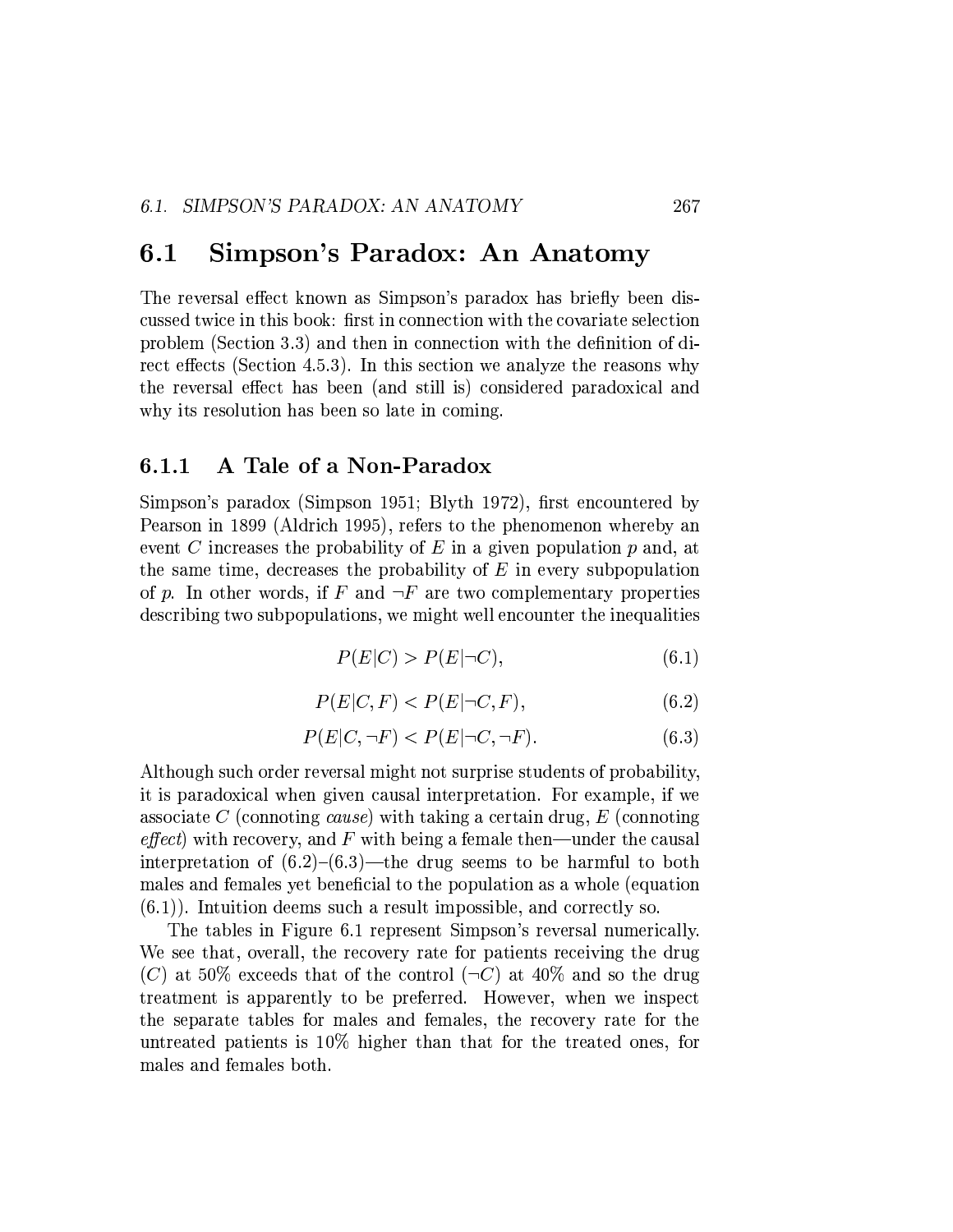The explanation for Simpson's paradox should be clear to readers of this book, since we have taken great care in distinguishing seeing from *doing*. The conditioning operator in probability calculus stands for the evidential conditional "given that we see," whereas the  $do(\cdot)$ operator was devised to represent the causal conditional "given that we do." Accordingly, the inequality

$$
P(E|C) > P(E|\neg C)
$$

is not a statement about  $C$  being a positive causal factor for  $E$ , properly written

 $P(E|do(C)) > P(E|do(\neg C)),$ 

but rather about  $C$  being positive *evidence* for  $E$ , which may be due to spurious confounding factors that cause both  $C$  and  $E$ . In our example,

|     | Combined            | E              | $\neg E$ |    | Recovery Rate |
|-----|---------------------|----------------|----------|----|---------------|
| (a) | $\text{Drug } (C)$  | 20             | 20       | 40 | $50\%$        |
|     | No Drug $(\neg C)$  | 16             | 24       | 40 | 40\%          |
|     |                     | 36             | 44       | 80 |               |
|     |                     |                |          |    |               |
|     | Males               | E              | $\neg E$ |    | Recovery Rate |
| (b) | $\text{ Drug}(C)$   | 18             | 12       | 30 | $60\%$        |
|     | No-Drug $(\neg C)$  | 7              | 3        | 10 | 70%           |
|     |                     | 25             | 15       | 40 |               |
|     |                     |                |          |    |               |
|     | <b>Females</b>      | E              | $\neg E$ |    | Recovery Rate |
| (c) | $\text{ Drug } (C)$ | $\overline{2}$ | 8        | 10 | $20\%$        |
|     | No-Drug $(\neg C)$  | 9              | 21       | 30 | $30\%$        |
|     |                     | 11             | 29       | 40 |               |

Figure 6.1: Recovery rates under treatment (C) and control  $(\neg C)$  for males, females, and combined.

the drug appears beneficial overall because the males, who recover (regardless of the drug) more often than the females, are also more likely than the females to use the drug. Indeed, finding a drug-using patient  $(C)$  of unknown gender, we would do well inferring that the patient is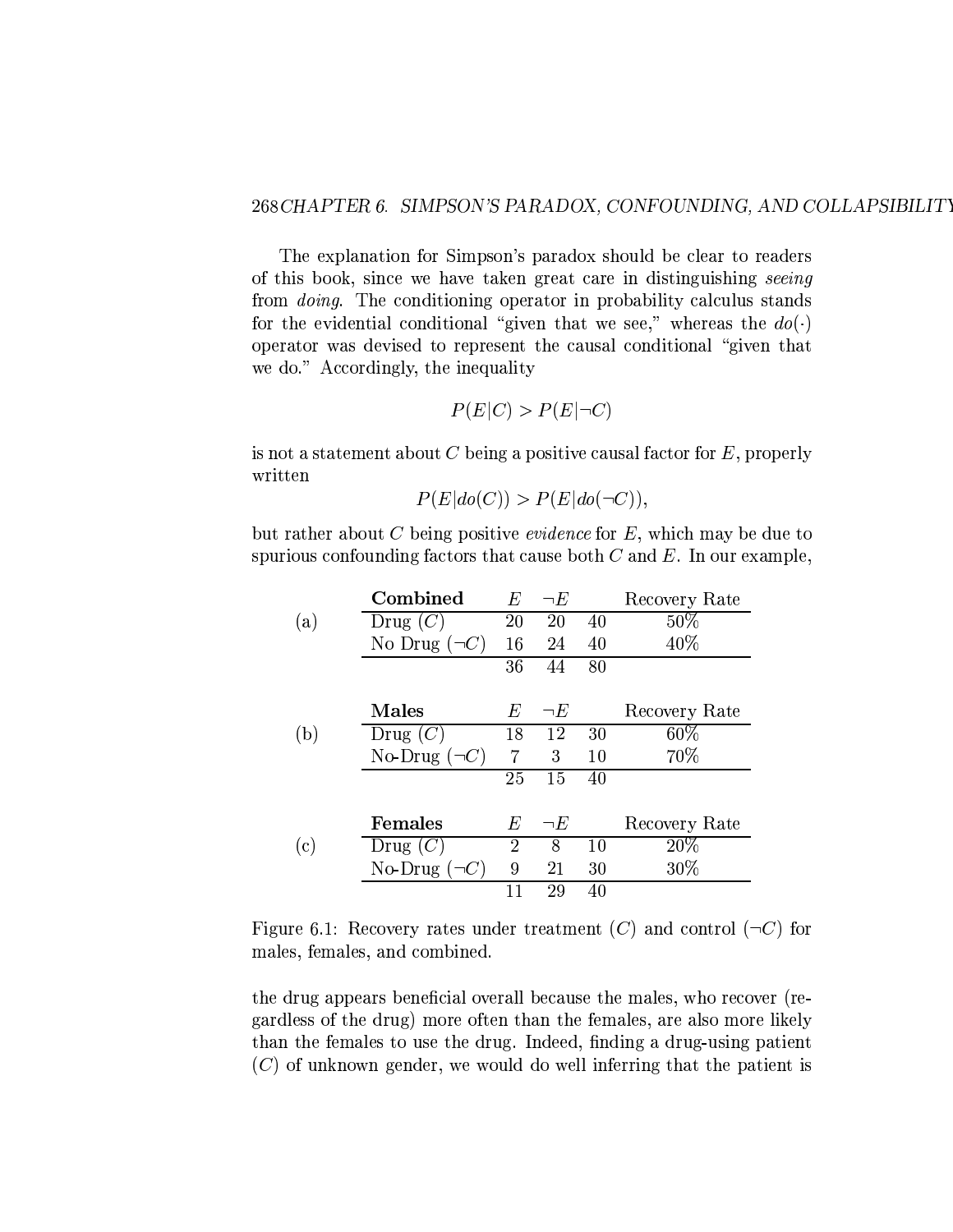more likely to be a male and hence more likely to recover, in perfect harmony with  $(6.1)$ – $(6.3)$ .

The standard method for dealing with potential confounders of this kind is to "hold them fixed,"<sup>1</sup> namely, to condition the probabilities on any factor that might cause both  $C$  and  $E$ . In our example, if being a male  $(\neg F)$  is perceived to be a cause for both recovery  $(E)$  and drug usage  $(C)$ , then the effect of the drug needs to be evaluated separately for men and women (as in Eqs.  $(6.2)$ – $(6.3)$ ) and averaged accordingly. Thus, assuming F is the only confounding factor,  $(6.2)$ – $(6.3)$  properly represent the efficacy of the drug in the respective populations while  $(6.1)$  represents merely its evidential weight in the absence of gender information, and the paradox dissolves.

#### $6.1.2$ A Tale of Statistical Agony

Thus far, we have described the paradox as it is understood, or should be understood by modern students of causality (see e.g. Cartwright 1983;<sup>2</sup> Holland and Rubin 1983; Greenland and Robins 1986; Pearl 1993b; Spirtes et al. 1993; Meek and Glymour 1994). Most statisticians, however, are reluctant to entertain the idea that Simpson's paradox emerges from causal considerations. The general attitude is as follows: The reversal is real and disturbing, because it actually shows up in the numbers and may actually mislead statisticians into incorrect conclusions. If something is real then it cannot be causal, because causality is a mental construct that is not well-defined. Thus, the paradox must be a statistical phenomenon that can be detected, understood, and avoided using the tools of statistical analysis. The Encyclopedia of Statistical Sciences, for example, warns us sternly of the dangers lurking from Simpson's paradox with no mention of the words "cause"

<sup>&</sup>lt;sup>1</sup>The phrases "hold F fixed" or "control for F," used by both philosophers (e.g., [Eells, 1991]) and statisticians (e.g., [Pratt and Schlaifer, 1988]), connote external interventions and may, therefore, be misleading. In statistical analysis, all one can do is to simulate "holding  $F$  fixed" by considering cases with equal values of  $F$ , namely, "conditioning" on F and  $\neg F$ , an operation I will call "adjusting for F."

<sup>&</sup>lt;sup>2</sup>Cartwright states, though, that the third factor F should be "held fixed" if and only if F is causally relevant to E (p. 37); the correct (back-door) criterion is somewhat more involved (see Definition 3.3.1).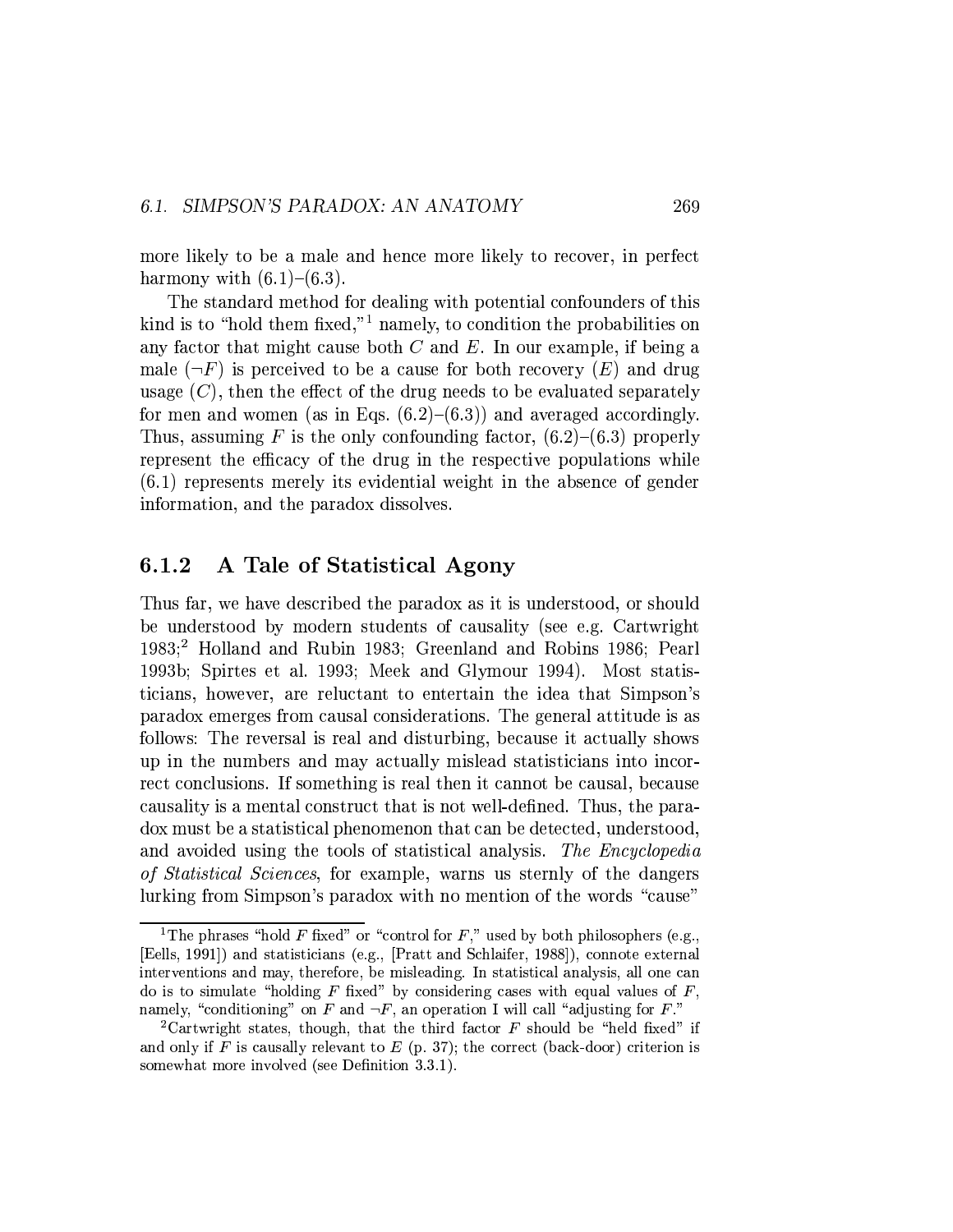or "causality" (Agresti 1983). The Encyclopedia of Biostatistics (Dong 1998) and The Cambridge Dictionary of Statistics in Medical Sciences (Everitt 1995) uphold the same conception.

I know of only two articles in the statistical literature that explicitly attribute the peculiarity of Simpson's reversal to causal interpretations. The first is Pearson et al. (1899), where the discovery of the phenomenon<sup>3</sup> is enunciated in these terms:

To those who persist on looking upon all correlation as cause and effect, the fact that correlation can be produced between two quite uncorrelated characters  $A$  and  $B$  by taking an artificial mixture of the two closely allied races, must come as rather a shock.

Influenced by Pearson's life-long campaign, statisticians have refrained from causal talk whenever possible and, for over half a century, the reversal phenomenon has been treated as a curious mathematical property of  $2 \times 2$  tables, stripped of its causal origin. Finally, Lindley and Novick (1981) analyzed the problem from a new angle, and made the second published connection to causality:

In the last paragraph the concept of a "cause" has been introduced. One possibility would be to use the language of causation, rather than that of exchangeability or identification of populations. We have not chosen to do this; nor to discuss causation, because the concept, although widely used, does not seem to be well-defined.  $(p. 51)$ 

What is amazing about the history of Simpson's reversal is that, from Pearson et al. to Lindley and Novick, none of the many authors who wrote on the subject dared ask why the phenomenon should warrant our attention and why it evokes surprise. After all, seeing probabilities change magnitude upon conditionalization is commonplace, and seeing such changes turn into sign reversal (by taking differences and mixtures of those probabilities) is not uncommon either. Thus, if it

 $3$ Pearson et al. (1899) and Yule (1903) reported a weaker version of the paradox in which  $(6.2)$ – $(6.3)$  are satisfied with equality. The reversal was discovered later by Cohen and Nagel  $(1934, p. 449)$ .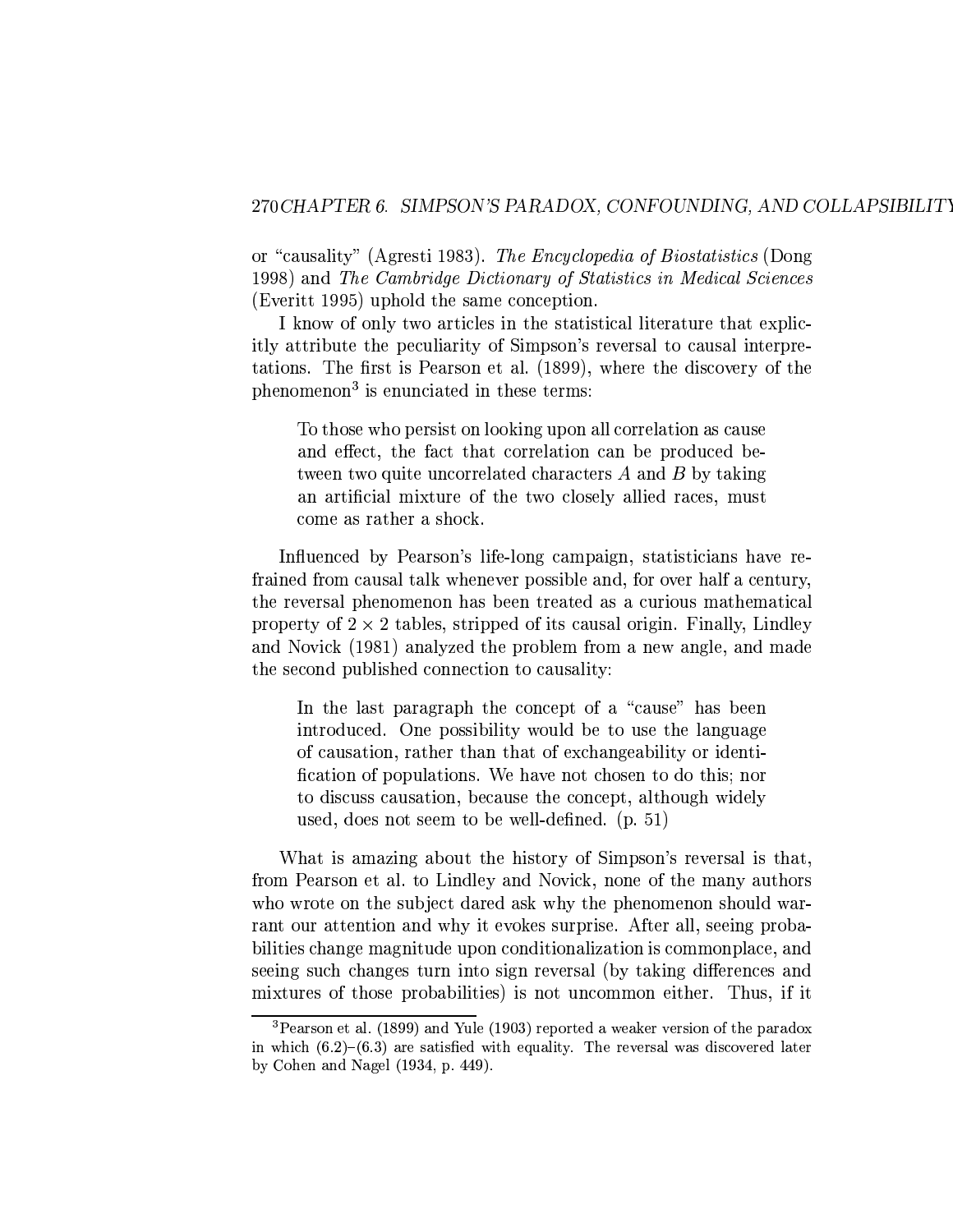were not for some misguided yet persistent illusion, what is so shocking about inequalities reversing direction?

Pearson understood that the shock originates with distorted causal interpretations, which he set out to correct through the prisms of statistical correlations and contingency tables (see the Epilogue following Chapter 10). His disciples took him rather seriously, and some even asserted that causation is none but a species of correlation (Niles 1922). In so denying any attention to causal intuition, researchers often had no choice but to attribute Simpson's reversal to some evil feature of the data, one that ought to be avoided by scrupulous researchers. Dozens of papers have been written since the 1950s on the statistical aspects of Simpson's reversal; some dealt with the magnitude of the effect (Blyth 1972; Zidek 1984), some established conditions for its disappearance (Bishop et al. 1975; Whittemore 1978; Good and Mittal 1987; Wermuth 1987), and some even proposed remedies as drastic as replacing  $P(E|C)$  with  $P(C|E)$  as a measure of treatment efficacy (Barigelli and Scozzafava 1984)—the reversal had to be avoided at all cost.

A typical treatment of the topic can be found in the influential book of Bishop, Fienberg, and Holland (1975). Bishop et al. (1975, pp. 41–42) presented an example whereby an apparent association between amount of prenatal care and infant survival disappears when the data are considered separately for each clinic participating in the study. They concluded: "If we were to look only at this the combined table we would erroneously conclude that survival was related [my italics] to the amount of care received." Ironically, survival was in fact related to the amount of care received in the study considered. What Bishop et al. meant to say is that, looking uncritically at the combined table, we would erroneously conclude that survival was causally related to the amount of care received. However, since causal vocabulary had to be avoided in the 1970s, researchers like Bishop et al. were forced to use statistical surrogates such as "related" or "associated" and so naturally fell victim to the limitations of the language; statistical surrogates could not express the causal relationships that researchers meant to convey.

Simpson's paradox helps us to appreciate both the agony and the achievement of this tormented generation of statisticians. Driven by healthy causal intuition, yet culturally forbidden from admitting it and mathematically disabled from expressing it, they managed nevertheless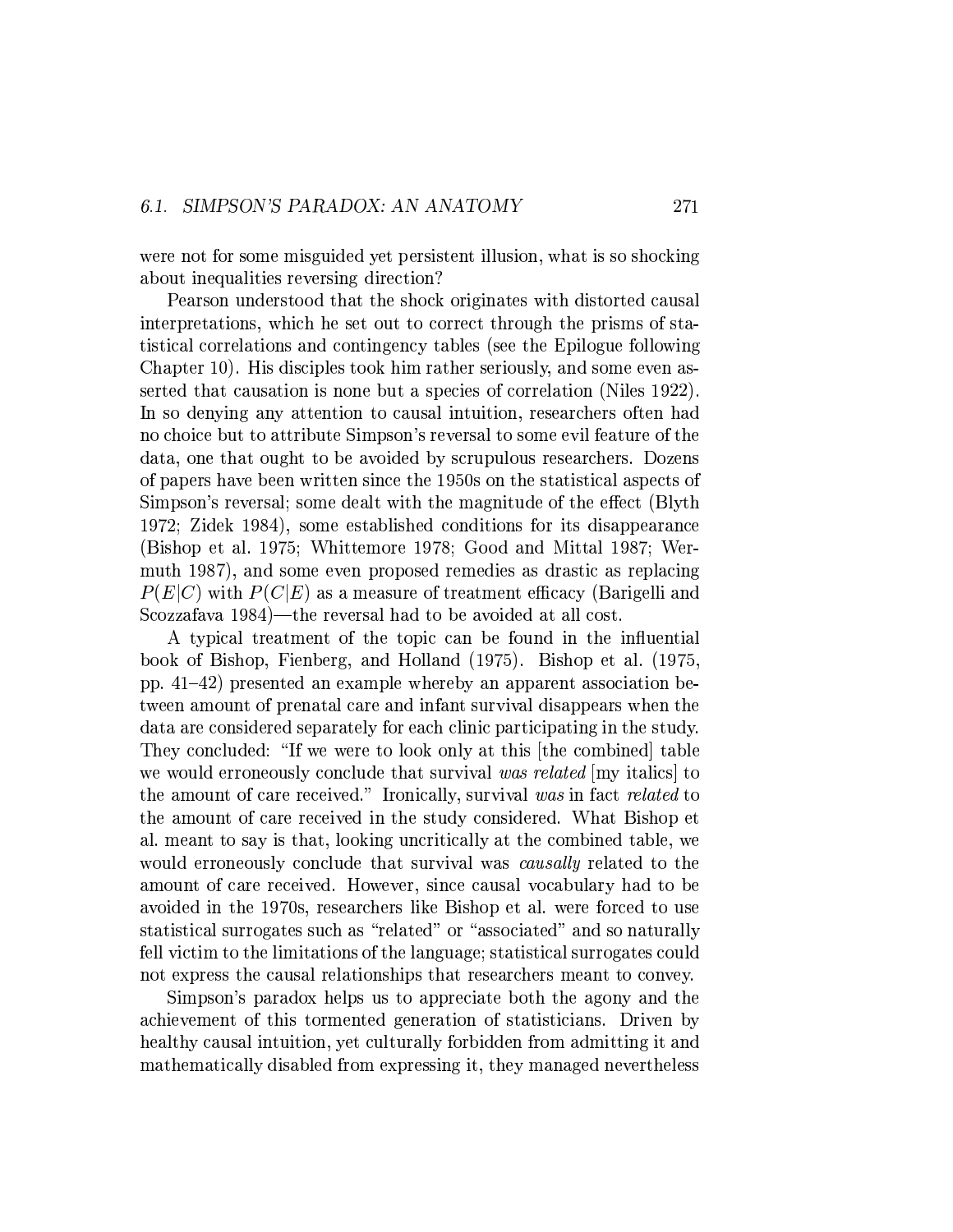to extract meaning from dry tables and to make statistical methods the standard in the empirical sciences. But the spice of Simpson's paradox turned out to be nonstatistical after all.

#### 6.1.3 Causality versus Exchangeability

Lindley and Novick (1981) were the first to demonstrate the nonstatistical character of Simpson's paradox—that there is no statistical criterion that would warn the investigator against drawing the wrong conclusions or would indicate which table represents the correct answer.

In the tradition of Bayesian decision theory, they first shifted attention to the practical side of the phenomenon and boldly asked: A new patient comes in; do we use the drug or do we not? Equivalently: Which table do we consult, the combined or the gender-specific? "The apparent answer is," confesses Novick (1983, p. 45), "that when we know that the gender of the patient is male or when we know that it is female we do not use the treatment, but if the gender is unknown we should use the treatment! Obviously that conclusion is ridiculous." Lindley and Novick then go through lengthy informal discussion, concluding (as we did in Section 6.1.1), that we should consult the gender-specific tables and not use the drug.

The next step was to ask whether some additional statistical information could in general point us to the right table. This question Lindley and Novick answered in the negative by showing that, with the very same data, we sometimes should decide the opposite and consult the combined table. They asked: Suppose we keep the same numbers and merely change the story behind the data, imagining that  $F$  stands for some property that is affected by  $C$ —say, low blood pressure, as shown in Figure 6.2(b).<sup>4</sup> By inspecting the diagram in Fig. 6.2(b), the reader should immediately conclude that the combined table represents the answer we want; we should not condition on  $F$  because it resides on the very causal pathway that we wish to evaluate. (Equivalently, by comparing patients with the same posttreatment blood pressure, we

<sup>&</sup>lt;sup>4</sup>The example used in Lindley and Novick (1981) was taken from agriculture, and the causal relationship between  $C$  and  $F$  was not mentioned, but the structure was the same as in Figure  $6.2(b)$ .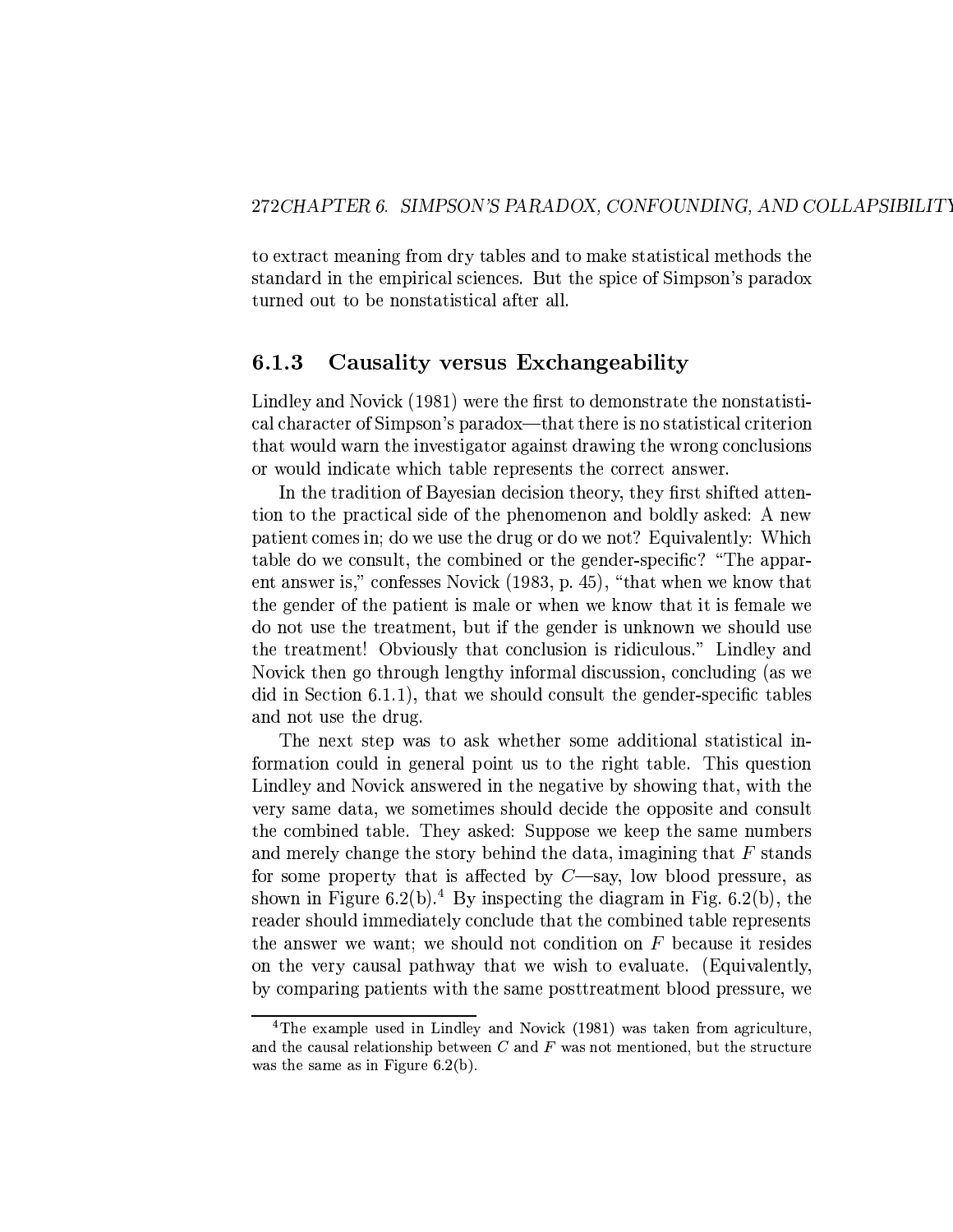

Figure 6.2: Three causal models capable of generating the data in Figure 6.1. Model (a) dictates use of the gender-specific tables, whereas (b) and (c) dictate use of the combined table.

mask the effect of one of the two pathways through which the drug operates to bring about recovery.)

When two causal models generate the same statistical data (Figures  $6.2(a)$  and (b) are observationally equivalent) and in one we decide to use the drug yet in the other not to use it, it is obvious that our decision is driven by causal and not by statistical considerations. Some readers might suspect that temporal information is involved in the decision, noting that gender is established before the treatment and blood pressure afterwards. But this is not the case; Figure 6.2(c) shows that F may occur before or after C and still the correct decision should remain to consult the combined table (i.e., not to condition on  $F$ , as can be seen from the back-door criterion).

We have just demonstrated by example what we already knew in Section 6.1.1—namely, that every question related to the effect of actions must be decided by causal considerations; statistical information alone is insufficient. Moreover, the question of choosing the correct table on which to base our decision is a special case of the covariate selection problem that was given a general solution in Section 3.3 using causal calculus. Lindley and Novick, on the other hand, stopped short of this realization and attributed the difference between the two examples to a meta-statistical<sup>5</sup> concept called *exchangeability*, first proposed

 ${}^{5}$ By "meta-statistical" I mean a criterion—not itself discernible—from statistical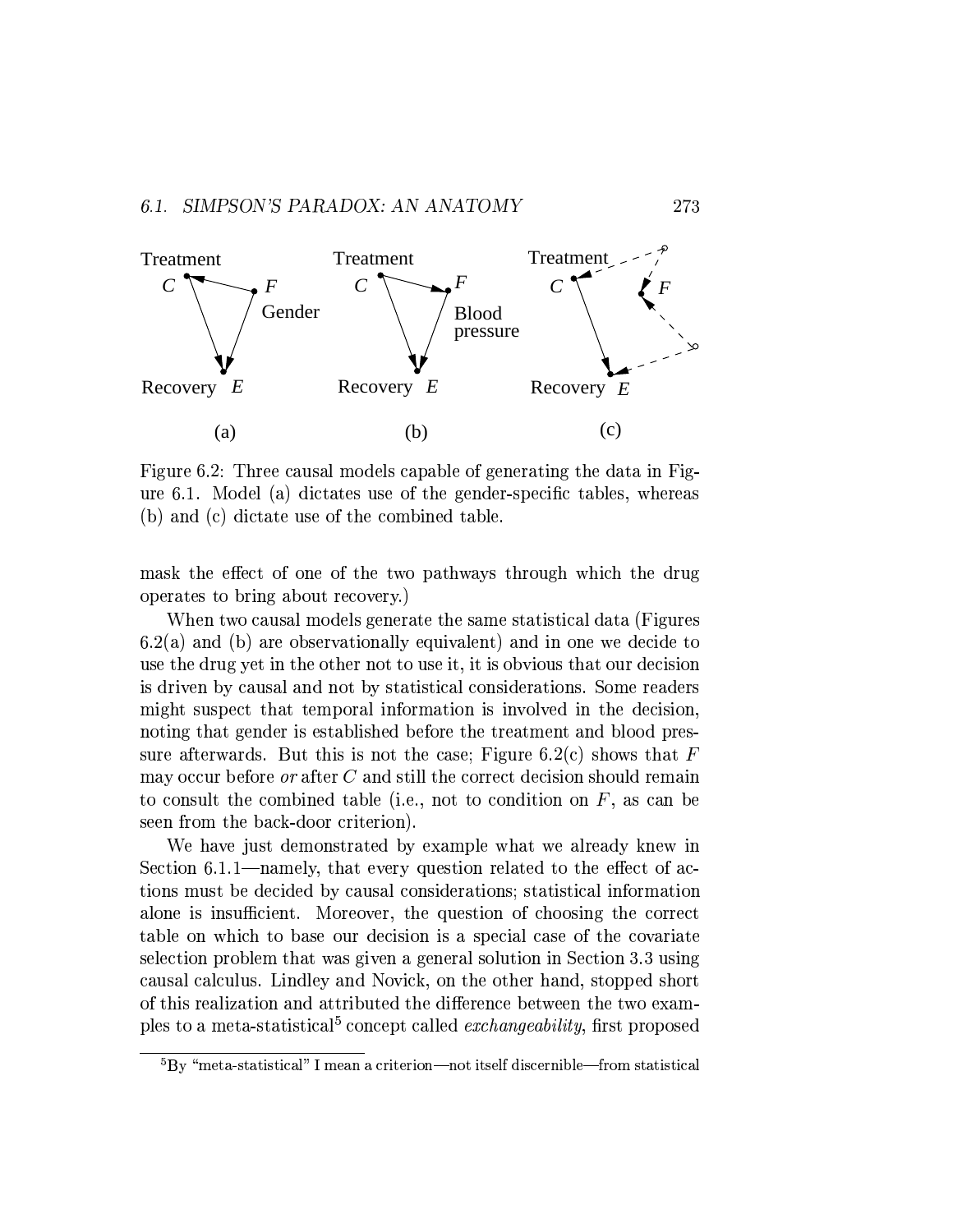# 274CHAPTER 6. SIMPSON'S PARADOX, CONFOUNDING, AND COLLAPSIBILITY

by De Finetti  $(1974)$ .

Exchangeability concerns the question of choosing an appropriate reference class, or subpopulation, for making predictions about an individual unit. Insurance companies, for example, would like to estimate the life expectancy of a new customer using mortality records of a class of persons most closely resembling the characteristics of the new customer. De Finetti gave this question a formal twist by translating judgment about resemblance into judgment of probabilities. According to this criterion, an  $(n + 1)$ th unit is *exchangeable* in property X, relative to a group of  $n$  other units, if the joint probability distribution  $P(X_1, \ldots, X_n, X_{n+1})$  is invariant under permutation. To De Finetti, the question of how such invariance can be established was a psychological question of secondary importance; the main point was to cast the target of this psychological exercise in the form of mathematical expression so that it could be communicated and discussed in scientific terms. It is this concept that Lindley and Novick tried to introduce into Simpson's reversal phenomenon and with which they hoped to show that the appropriate subpopulations in the  $F =$  female example are the male and female, whereas, in the  $F =$  blood pressure example, the whole population of patients should be considered.

Readers of Lindley and Novick's article would quickly realize that, although these authors decorate their discussion with talks of exchange*ability* and *subpopulations*, what they actually do is present informal cause-effect arguments for their intuitive conclusions. Meek and Glymour (1994) keenly observed that the only comprehensible part of Lindley and Novick's discussion of exchangeability is the one based on causal considerations, which suggests that "an explicit account of the interaction of causal beliefs and probabilities is necessary to understand when exchangeability should and should not be assumed" (Meek and Glymour 1994, p. 1013).

This is indeed the case; exchangeability in experimental studies depends on causal understanding of the mechanisms that generate the data. The determination of whether the response of a new unit should be judged by previous response of a group of units is predicated upon the question of whether the experimental conditions to which we con-

data for judging the adequacy of a certain statistical method.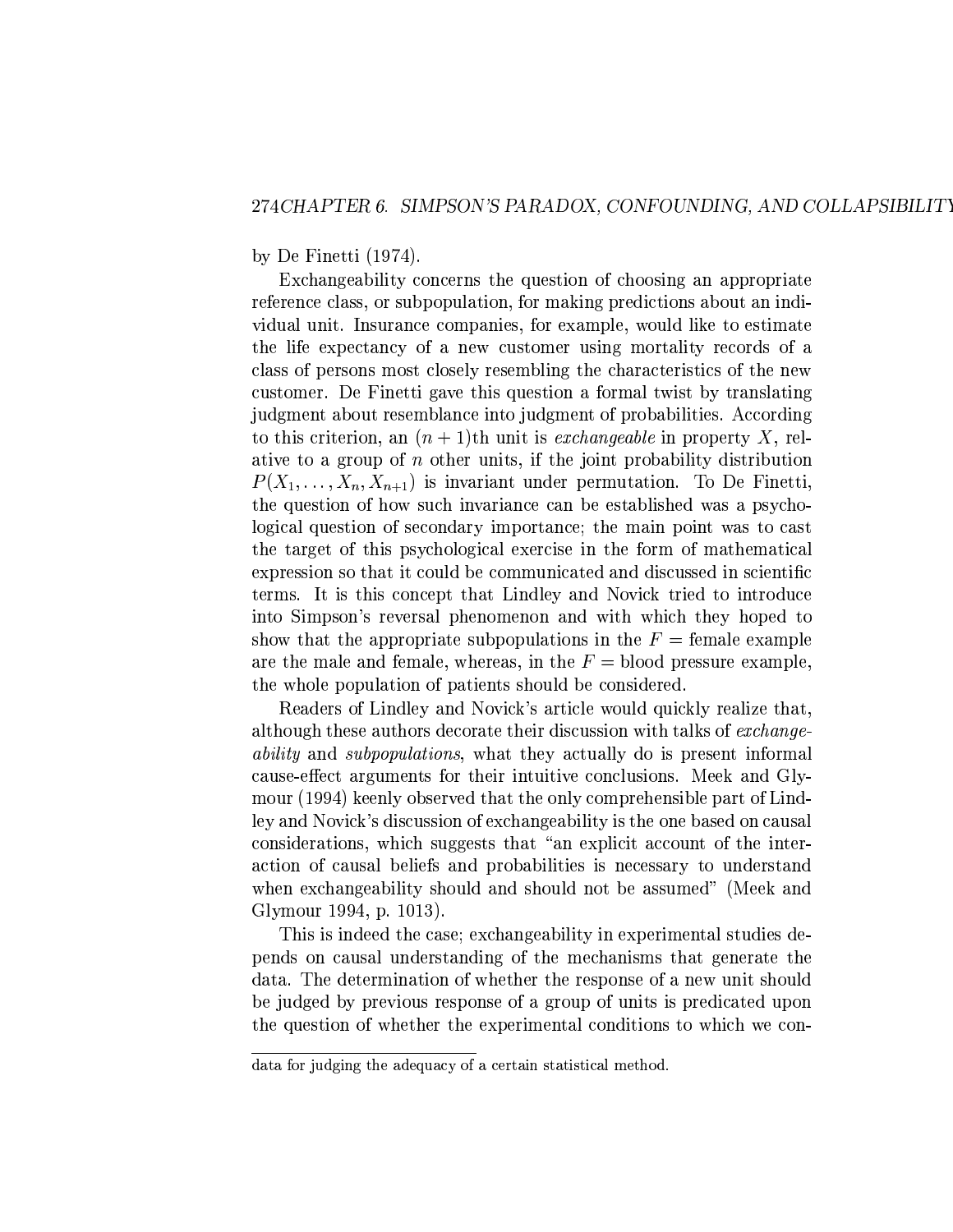template subjecting the new unit are equal to those prevailing while the group was observed. The reason we cannot use the combined table (Figure 6.1(a)) for determining the response of a new patient (with unknown gender) is that the experimental conditions have changed; whereas the group was studied with patients selecting treatment by choice, the new patient will be given treatment by decree, perhaps against his or her natural inclination. A mechanism will therefore be altered in the new experiment, and no judgment of exchangeability is feasible without first making causal assumptions regarding whether the probabilities involved would or would not remain invariant to such alteration. The reason we could use the combined table in the blood pressure example of Figure  $6.2(b)$  is that the altered treatment selection mechanism in that setup is assumed to have no effect on the conditional probability  $P(E|C)$ ; that is, C is assumed to be exogenous. (This can clearly be seen in the absence of any back-door path in the graph.)

Note that the same consideration holds if the next patient is a member of the group under study (assuming hypothetically that treatment and effect can be replicated and that the next patient is of unknown gender and identity); a randomly selected sample from a population is not "exchangeable" with that population if we subject the sample to new experimental conditions. Alteration of causal mechanisms must be considered in order to determine whether exchangability holds under the new circumstances. And once causal mechanisms are considered, separate judgment of exchangeability is not needed.

But why did Lindley and Novick choose to speak so elliptically (via exchangeability) when they could have articulated their ideas directly by talking openly about causal relations? They partially answered this question as follows: "[causality], although widely used, does not seem to be well-defined." One may naturally wonder how exchangeability can be more "well-defined" than the very considerations by which it is judged! The answer can only be understood when we consider the mathematical tools available to statisticians in 1981. When Lindley and Novick wrote that causality is not well-defined, what they really meant is that causality cannot be written down in any mathematical form to which they were accustomed. The potentials of path diagrams, structural equations, and Neyman-Rubins's notation as mathematical languages were generally unrecognized in 1981, for reasons described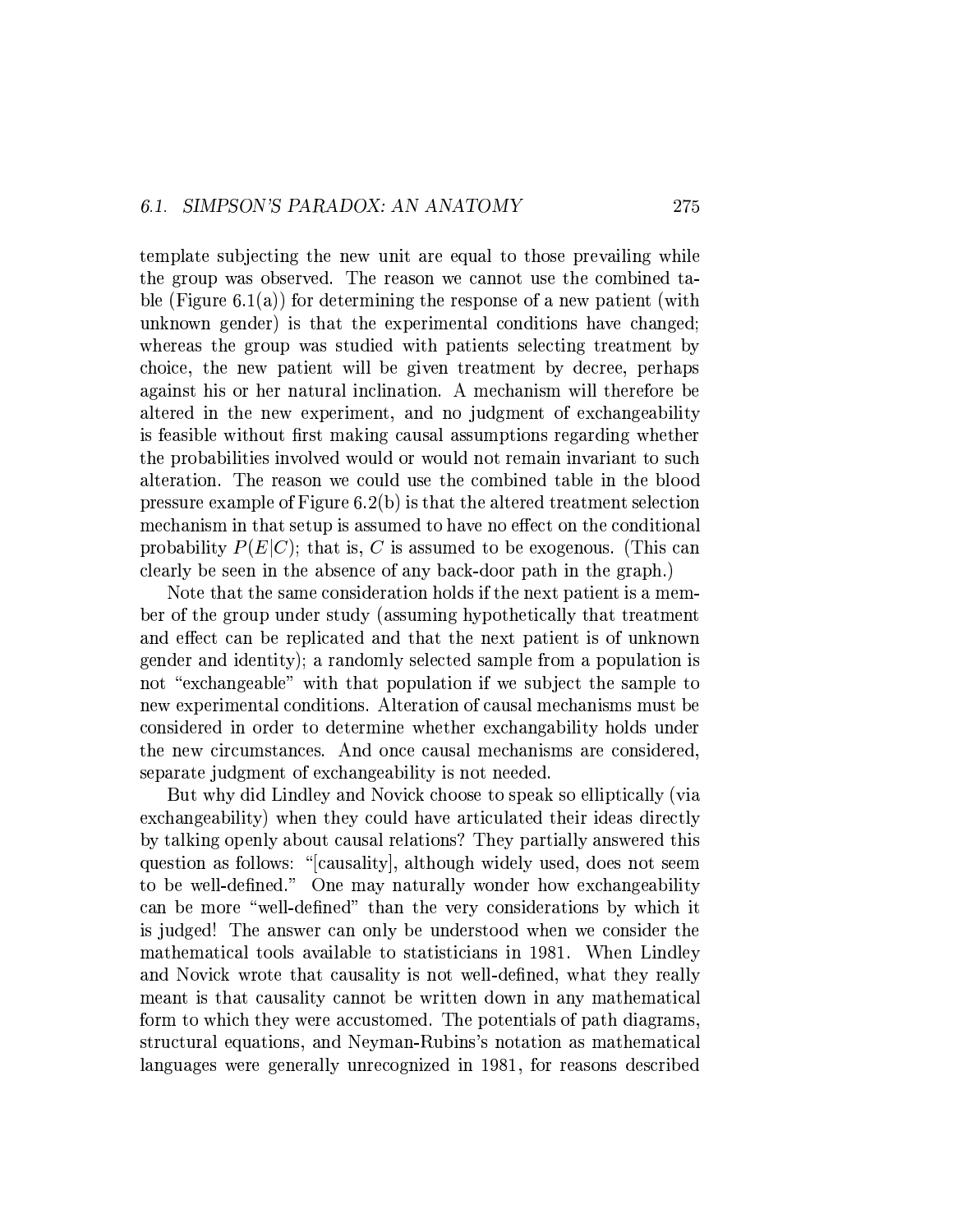in Sections 5.1 and 7.4.3. Indeed, had Lindley and Novick wished to convey their ideas in causal terms, they would have been unable to express mathematically even the simple yet crucial fact that gender is not affected by the drug and a fortiori to derive less obvious truths from that fact.<sup>6</sup> The only formal language with which they were familiar was probability calculus, but as we have seen on several occasions already, this calculus cannot adequately handle causal relationships without the proper extensions.

Fortunately, the mathematical tools that have been developed in the past ten years permit a more systematic and friendly resolution of Simpson's paradox.

### A Paradox Resolved (Or: What Kind of Ma-6.1.4 chine is Man)

Paradoxes, like optical illusions, are often used by psychologists to reveal the inner workings of the mind, for paradoxes stem from (and amplify) dormant clashes among implicit sets of assumptions. In the case of Simpson's paradox, we have a clash between (i) the assumption that causal relationships are governed by the laws of probability calculus and (ii) the set of implicit assumptions that drive our causal intuitions. The first assumption tells us that the three inequalities in  $(6.1)$ – $(6.3)$  are consistent, and it even presents us with a probability model to substantiate the claim (Figure 6.1). The second tells us that no miracle drug can ever exist that is harmful to both males and females and is simultaneously beneficial to the population at large.

To resolve the paradox we must either (a) show that our causal intuition is misleading or incoherent or (b) deny the premise that causal relationships are governed by the laws of standard probability calculus.

 ${}^{6}$ Lindley and Novick (1981, p. 50) did try to express this fact in probabilistic notation. But not having the  $do(\cdot)$  operator at their disposal, they improperly wrote  $P(F|C)$  instead of  $P(F|do(C))$  and argued unconvincingly that we should equate  $P(F|C) = P(F)$ : "Instead [y] ou might judge that the decision to use the treatment or the control is not affected by the unknown sex, so that  $F$  and  $C$  are independent." Oddly, this decision is also not affected by the unknown blood pressure and yet, if we write  $P(F|C) = P(F)$  in the example of Figure 6.2(b), we obtain the wrong result.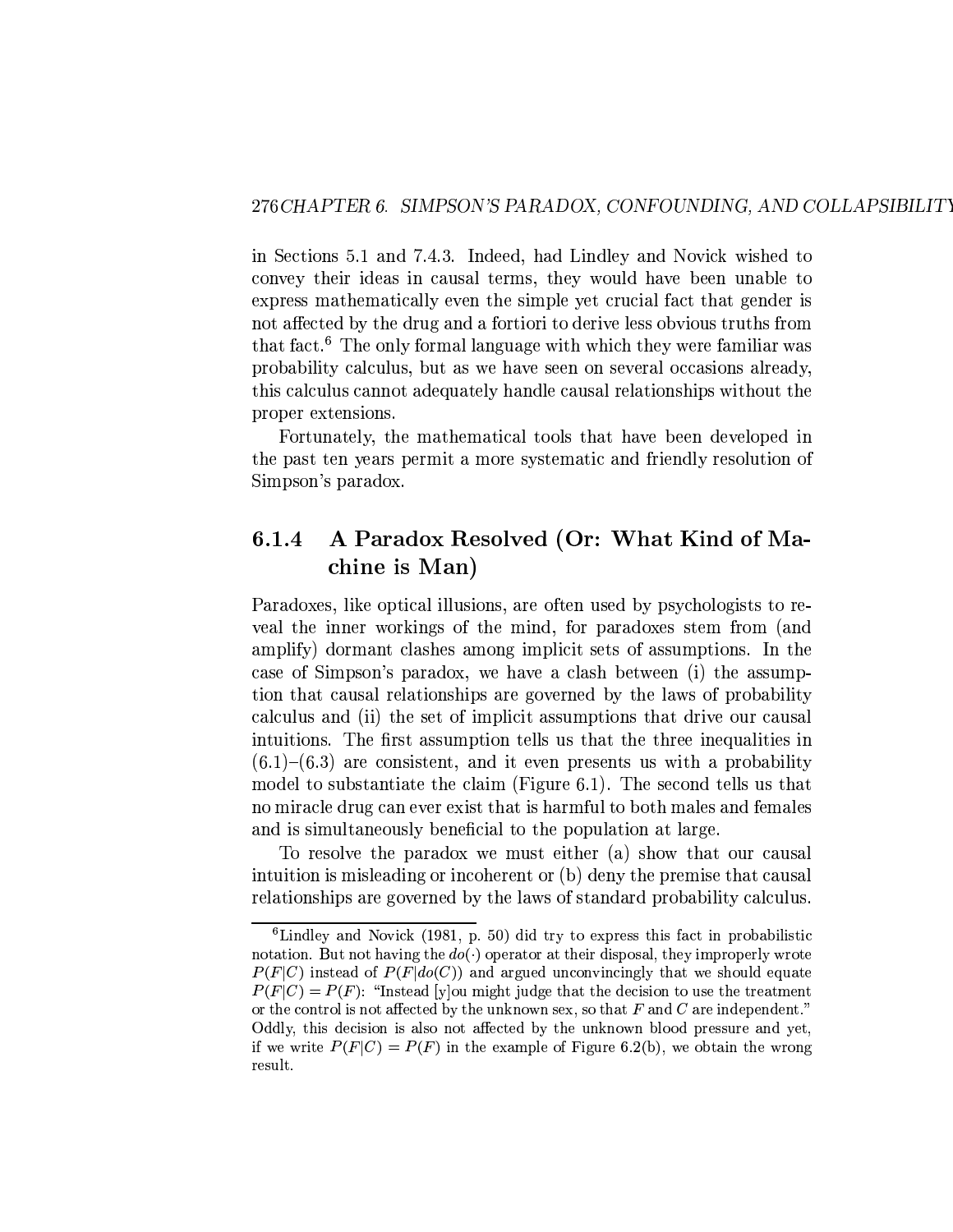As the reader surely suspects by now, we will choose the second option; our stance here, as well as in the rest of the book, is that causality is governed by its own logic and that this logic requires a major extension of probability calculus. This still behooves us to explicate the logic that governs our causal intuition and to show, formally, that this logic precludes the existence of such a miracle drug.

The logic of the  $do(\cdot)$  operator is perfectly suitable for this purpose. Let us first translate the statement that our miracle drug  $C$  has harmful effect on both males and females into formal statements in causal calculus:

$$
P(E|do(C), F) < P(E|do(\neg C), F),\tag{6.4}
$$

$$
P(E|do(C), \neg F) < P(E|do(\neg C), \neg F). \tag{6.5}
$$

We need to demonstrate that  $C$  must be harmful to the population at large, that is, the inequality

$$
P(E|do(C)) > P(E|do(\neg C))
$$
\n(6.6)

must be shown to be inconsistent with what we know about drugs and gender.

### Theorem 6.1.1 (Sure-Thing Principle)<sup>7</sup>

An action C that increases the probability of an event E in each subpopulation must also increase the probability of  $E$  in the population as a whole, provided that the action does not change the distribution of the subpopulations.

### Proof

We will prove Theorem 6.1.1 in the context of our example, where

 $7$ Savage (1954, p. 21) proposed the sure-thing principle as a basic postulate of preferences (on actions), tacitly assuming the no-change provision in the theorem. Blyth (1972) used this omission to devise an apparent counterexample. Theorem 6.1.1 shows that the sure-thing principle need not be stated as a separate postulate it follows logically from the semantics of actions as modifiers of structural equations (or mechanisms). See Gibbard and Harper (1976) for a counterfactual analysis. Note that the no-change provision is probabilistic; it permits the action toange the classification of individual units as long as the relative sizes of the subpopulations remain unaltered.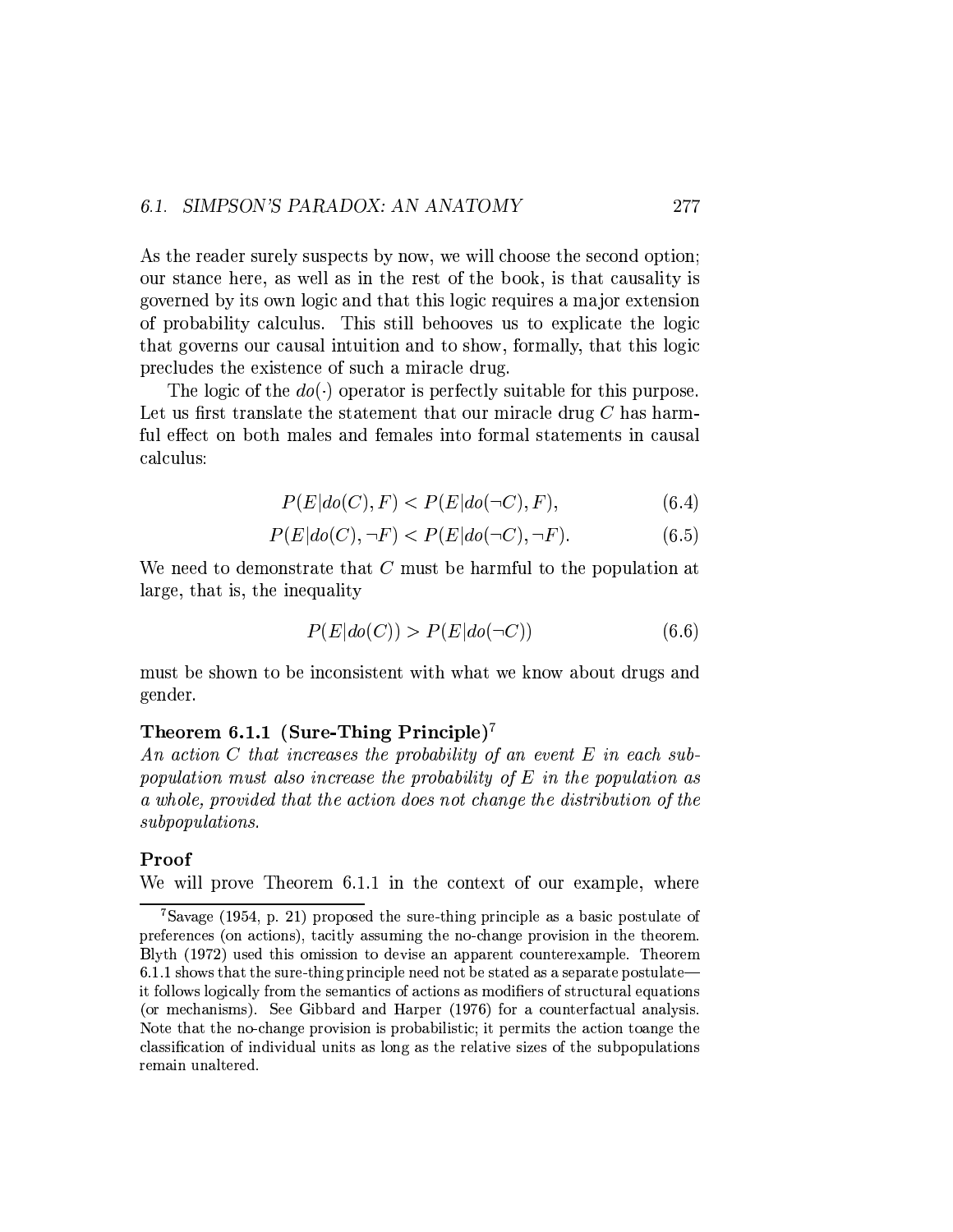the population is partitioned into males and females; generalization to multiple partitions is straightforward. In this context, we need to prove that the reversal in the inequalities of  $(6.4)$ – $(6.6)$  is inconsistent with the assumption that drugs have no effect on gender:

$$
P(F|do(C)) = P(F|do(\neg C)) = P(F).
$$
 (6.7)

Expanding  $P(E|do(C))$  and using (6.7) yields

$$
P(E|do(C)) = P(E|do(C), F)P(F|do(C))
$$
  
+
$$
P(E|do(C), \neg F)P(\neg F|do(C))
$$
  
= 
$$
P(E|do(C), F)P(F) + P(E|do(C), \neg F)P(\neg F(6.8))
$$

Similarly, for  $do(\neg C)$  we obtain

$$
P(E|do(\neg C)) = P(E|do(\neg C), F)P(F)
$$
  
+
$$
P(E|do(\neg C)\neg F)P(\neg F).
$$
 (6.9)

Since every term on the right-hand side of  $(6.8)$  is smaller than the corresponding term in  $(6.9)$ , we conclude that

$$
P(E|do(C)) < P(E|do(\neg C)),
$$

proving Theorem 6.1.1.

We thus see where our causal intuition comes from: an obvious but crucial assumption in our intuitive logic has been that drugs do not influence gender. This explains why our intuition changes so drastically when  $F$  is interpreted as an intermediate event affected by the drug, as in Figure  $6.2(b)$ . In this case, our intuitive logic tells us that it is perfectly consistent to find a drug satisfying the three inequalities of  $(6.4)$ – $(6.6)$  and, moreover, that it would be inappropriate to adjust for F. If F is affected by the C,  $(6.8)$  cannot be derived and the difference  $P(E|do(C)) - P(E|do(\neg C))$  may be positive or negative, depending on the relative magnitudes of  $P(F|do(C))$  and  $P(F|do(\neg C))$ . Provided C and E have no common cause, we should then assess the efficacy of  $C$  directly from the combined table (equation  $(6.1)$ ) and not from the *F*-specific tables (equations  $(6.2)$ – $(6.3)$ ).

 $\Box$